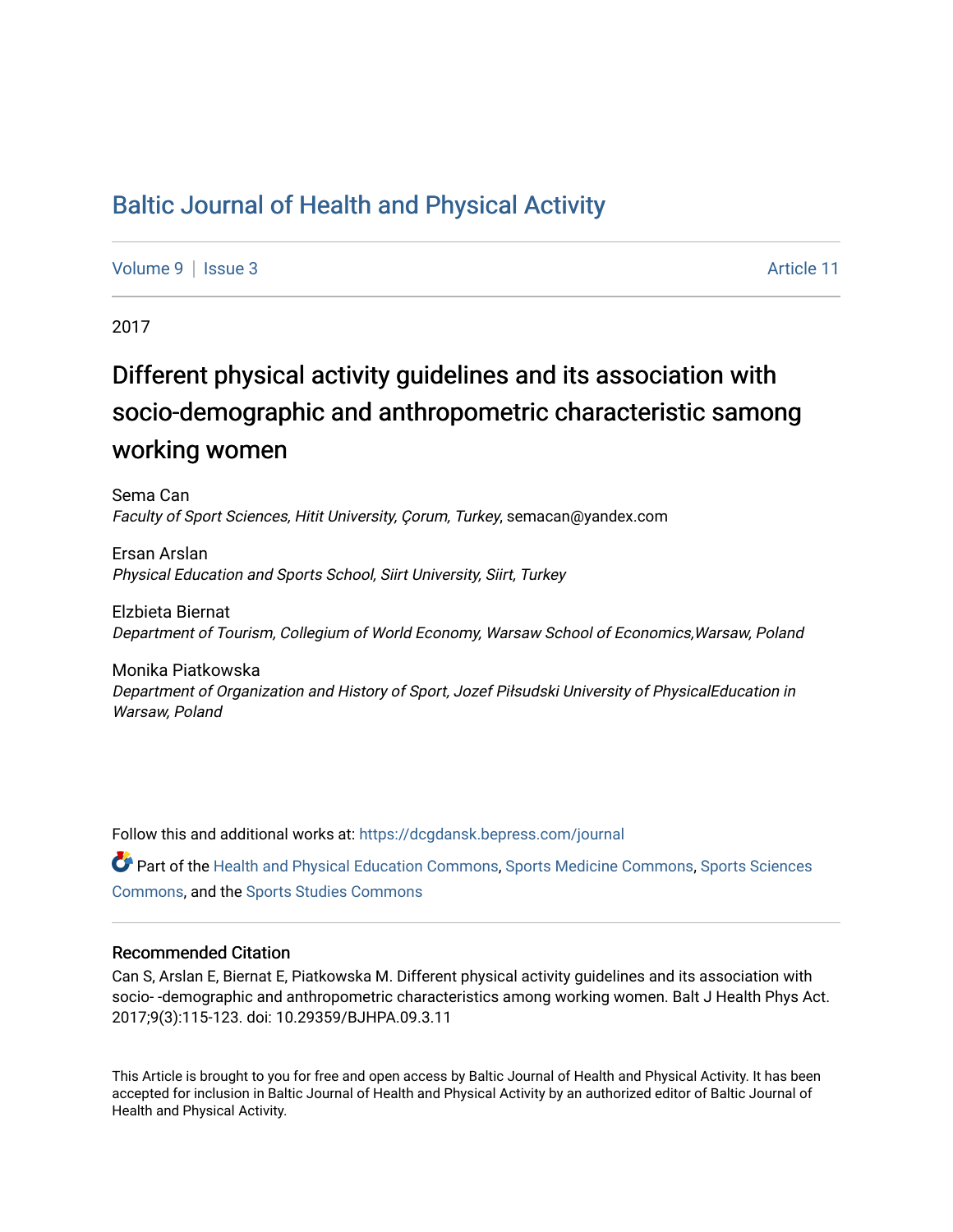#### **Authors' Contribution:**

**A** Study Design

- **B** Data Collection **C** Statistical Analysis
- **D** Data Interpretation
- **E** Manuscript Preparation
- **F** Literature Search
- **G** Funds Collection

## **Different physical activity guidelines and its association with socio-demographic and anthropometric characteristics among working women**

#### **Sema Can1 ABEF, Erşan Arslan2 ADEF Elżbieta Biernat3 CDE Monika Piątkowska4 CE**

- <sup>1</sup> Faculty of Sport Sciences, Hitit University, Çorum, Turkey
- 2 Physical Education and Sports School, Siirt University, Siirt, Turkey
- <sup>3</sup> Department of Tourism, Collegium of World Economy, Warsaw School of Economics, Warsaw, Poland
- <sup>4</sup> Department of Organization and History of Sport, Józef Piłsudski University of Physical Education in Warsaw, Poland

| abstract                  |                                                                                                                                                                                                                                                                                                                                                                                                                                  |
|---------------------------|----------------------------------------------------------------------------------------------------------------------------------------------------------------------------------------------------------------------------------------------------------------------------------------------------------------------------------------------------------------------------------------------------------------------------------|
| <b>Background</b>         | Physical activity, supporting health, wellbeing and working ability, is not only vitally<br>important for healthy people, but also necessary for workers, especially women. This study<br>aims to evaluate the relationship between meeting different physical activity guidelines<br>and socio-demographic and anthropometric characteristics in middle-aged females from<br>Turkey.                                            |
| <b>Material/Methods</b>   | Physical activity was assessed using the Sense Wear Armband. Logistic regression was used<br>to determine the relationship between socio-demographic and anthropometric criteria and<br>the odds of meeting different physical activity quidelines.                                                                                                                                                                              |
| <b>Results</b>            | All females achieved $\geq$ 150 min/week of moderate-to-vigorous physical activity. With<br>regard to vigorous physical activity, only 5% of women achieved $\geq$ 75 min/week. Among<br>all studied socio-demographic and anthropometric characteristics only the waist-to-hip<br>rate and income differentiated odds for meeting the World Health Organization criterion.                                                      |
| <b>Conclusions</b>        | Different percentages of subjects fulfill the pro-health criteria depending on the norm<br>considered. We do need to identify the best criteria of PA to meet adequate health. It is<br>crucial to take into account time, frequency and intensity of aerobic efforts but also in<br>relation to energy expenditure related to resistance (anaerobic) and flexibility efforts while<br>formulating physical activity guidelines. |
| Key words                 | physical activity guidelines, objective monitoring, female                                                                                                                                                                                                                                                                                                                                                                       |
| article details           |                                                                                                                                                                                                                                                                                                                                                                                                                                  |
| <b>Article statistics</b> | Word count: 3,101; Tables: 2; Figures: 0; References: 28<br>Beschiaal: Ostehau 2016: Assentaal: Anull 2017: Bulklichaal: Cantenshau 2017                                                                                                                                                                                                                                                                                         |

|                              | Received: October 2016; Accepted: April 2017; Published: September 2017                                                                                                                                                                                                                                                                                                                                                                                                                                                                                                                                                                                                                                                                                                                                                                                       |  |  |  |  |  |
|------------------------------|---------------------------------------------------------------------------------------------------------------------------------------------------------------------------------------------------------------------------------------------------------------------------------------------------------------------------------------------------------------------------------------------------------------------------------------------------------------------------------------------------------------------------------------------------------------------------------------------------------------------------------------------------------------------------------------------------------------------------------------------------------------------------------------------------------------------------------------------------------------|--|--|--|--|--|
| <b>Full-text PDF:</b>        | http://www.balticsportscience.com                                                                                                                                                                                                                                                                                                                                                                                                                                                                                                                                                                                                                                                                                                                                                                                                                             |  |  |  |  |  |
| Copyright                    | © Gdansk University of Physical Education and Sport, Poland                                                                                                                                                                                                                                                                                                                                                                                                                                                                                                                                                                                                                                                                                                                                                                                                   |  |  |  |  |  |
| Indexation:                  | Celdes, Clarivate Analytics Emerging Sources Citation Index (ESCI), CNKI Scholar (China National Knowledge<br>Infrastructure), CNPIEC, De Gruyter - IBR (International Bibliography of Reviews of Scholarly Literature in<br>the Humanities and Social Sciences), De Gruyter - IBZ (International Bibliography of Periodical Literature in<br>the Humanities and Social Sciences), DOAJ, EBSCO - Central & Eastern European Academic Source, EBSCO -<br>SPORTDiscus, EBSCO Discovery Service, Google Scholar, Index Copernicus, J-Gate, Naviga (Softweco, Primo<br>Central (ExLibris), ProQuest - Family Health, ProQuest - Health & Medical Complete, ProQuest - Illustrata: Health<br>Sciences, ProQuest - Nursing & Allied Health Source, Summon (Serials Solutions/ProQuest, TDOne (TDNet),<br>Ulrich's Periodicals Directory/ulrichsweb, WorldCat (OCLC) |  |  |  |  |  |
| <b>Funding:</b>              | This research received no specific grant from any funding agency in the public, commercial, or not-for-profit<br>sectors.                                                                                                                                                                                                                                                                                                                                                                                                                                                                                                                                                                                                                                                                                                                                     |  |  |  |  |  |
| <b>Conflict of interest:</b> | Authors have declared that no competing interest exists.                                                                                                                                                                                                                                                                                                                                                                                                                                                                                                                                                                                                                                                                                                                                                                                                      |  |  |  |  |  |
| <b>Corresponding author:</b> | Assistant professor Sema Can (Ph.D), Hitit University, Faculty of Sport Sciences, Corum - TURKEY; phone:<br>+90 364 2277923; fax number: +903642277921; e-mail: semacan@yandex.com; semacan@hitit.edu.tr                                                                                                                                                                                                                                                                                                                                                                                                                                                                                                                                                                                                                                                      |  |  |  |  |  |
| <b>Open Access License:</b>  | This is an open access article distributed under the terms of the Creative Commons Attribution-Non-commercial<br>4.0 International (http://creativecommons.org/licenses/by-nc/4.0/), which permits use, distribution, and<br>reproduction in any medium, provided the original work is properly cited, the use is non-commercial and is<br>otherwise in compliance with the license.                                                                                                                                                                                                                                                                                                                                                                                                                                                                          |  |  |  |  |  |
|                              |                                                                                                                                                                                                                                                                                                                                                                                                                                                                                                                                                                                                                                                                                                                                                                                                                                                               |  |  |  |  |  |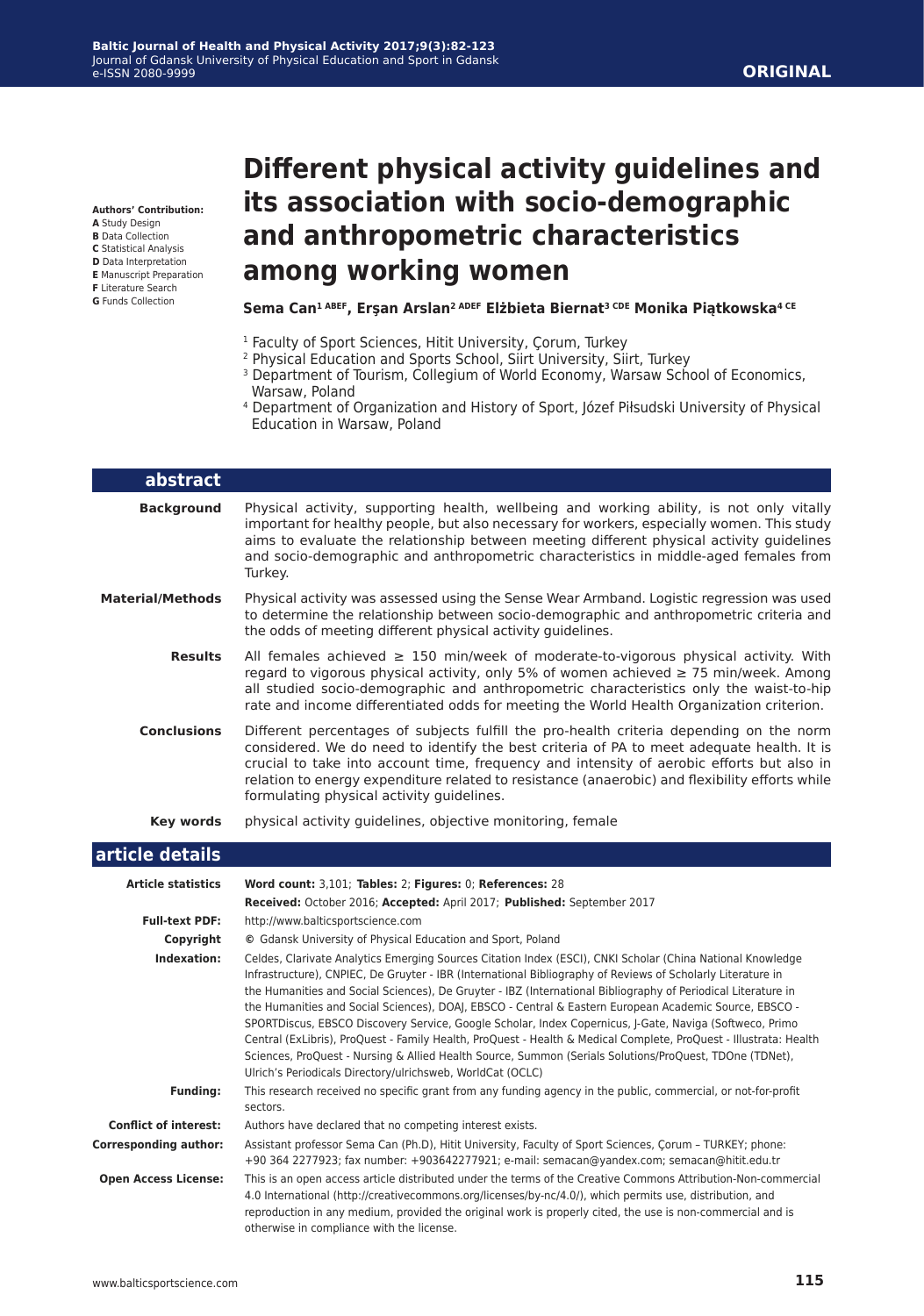### **introduction**

Regular physical activity (PA) can be beneficial in preventing numerous major chronic diseases, thereby, reducing the risk of all-cause mortality and improving health [1, 2]. Various PA guidelines have been published over the past few decades [3]. In 2000, it was recommended that European adults should do at least 30 min a day of moderate-intensity activity for health according to the Health-Enhancing Physical Activity (HEPA) guidelines [4]. The American College of Sports Medicine (ACSM) and the American Heart Association (AHA) were more precise and emphasized that "all healthy adults need moderate-intensity aerobic activity for a minimum of 30 min on five days a week or vigorous-intensity aerobic activity for a minimum of 20 min on 3 days a week" [5]. The latest American guidelines by the US Department of Health and Human Services (USDHHS) [6], which are in compliance with the World Health Organization (WHO) norms, state that adults should exercise for at least 150 min of moderate-intensity or 75 min of vigorous intensity aerobic activity or an equivalent combination of this intensity in each week [7]. Among more objectively measured PA a volume of 10,000 steps/day is important to produce positive changes in lifestyle (regular PA boosts mental wellness as it can relieve tension, anxiety, depression and anger) and certain aspects of fitness and cardiovascular health [8].

However, this volume of PA may be insufficient to prevent age-related weight gain [8]. The consensus at present is that the prevention of weight gain in both developed and undeveloped countries is associated with the physical activity level (PAL – the ratio of total energy expenditure to 24 hr basal energy expenditure) of about 1.7 [9] to 1.8 [10]. On average a PAL of 1.75 [11], which is equivalent to about 60 to 90 min of daily leisure-time physical activity, is recommended.

Numerous studies have examined whether adults meet a specific guideline [12] but few have compared the compliance with several PA guidelines within the same sample [13]. In addition, levels and patterns of PA may vary as a function of gender, age, educational level, socio-economic status, marital status [3]. The purpose of the present study was to assess the factors that affect PA and to examine the relationship between meeting the guidelines of objectively measured PA: (1) 150 min/week MVPA: a weekly total of  $\geq 150$ min MVPA in 10-min bouts; (2) 75 min/week VPA: a weekly total of  $\geq$  75 min vigorous activity in 10-min bouts [7]; (3) PAL 1.75: a weekly average PAL of  $≥ 1.75$  [11]; (4) 7 × 10,000 steps/week: 7 days with  $≥ 10,000$  steps/day [8] and socio-demographic and anthropometric characteristics in middle-aged high educated premenopausal sedentary Turkish women.

#### **materials and methods**

120 women with at least a bachelor's degree who work at the Ministry of Health or Hitit University participated in this study. The exclusion criteria of the subjects were (1) subjects who were in the menopausal process  $(n = 2)$ ; (2) subjects who did not have valid Sense Wear Armband data for seven consecutive days (a valid day was considered a day with at least 1368 min of data, after imputation of known activities, which corresponds to 95% of a 24 hour period);  $(n = 5)$ ; (3) subjects who had chronic or acute health conditions and pregnancy, which might affect an ability to engage in PA  $(n = 2)$ . The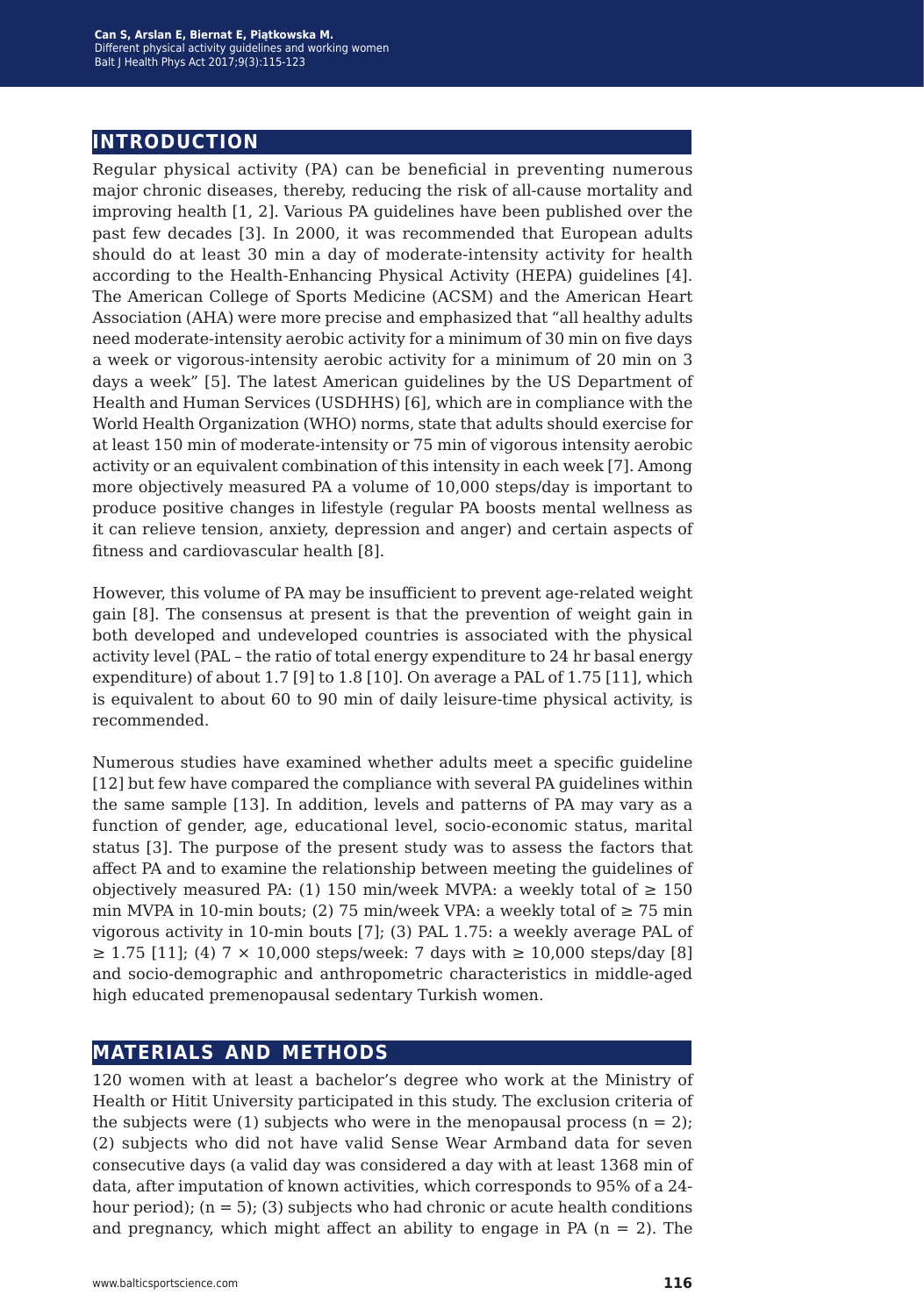final sample consisted of 111 premenopausal women between 20–49 years old. The acceptance rate of subjects meeting sampling criteria consenting to participate in the study amounted to 92.5%. The descriptive statistics of the socio-demographic and anthropometric characteristics of participants among all age groups are shown in Table 1.

Study protocols were approved by the Research Ethics Committee of Ankara University, Turkey, and were conducted in a manner consistent with the institutional ethical requirements for human experimentation in accordance with the Declaration of Helsinki. All participants were notified of the research procedures, requirements, benefits, and risks before giving informed written consent.

| Factors                           |                               | Females $(n = 111)$ |                  |  |  |
|-----------------------------------|-------------------------------|---------------------|------------------|--|--|
|                                   |                               | n                   | $\%$             |  |  |
|                                   | 20-29 years old               | 36                  | 32.4             |  |  |
| Age                               | 30-39 years old               | 46                  | 41.4             |  |  |
|                                   | 40-49 years old               | 29                  | 26.1             |  |  |
|                                   | Bachelor's degree             | 57                  | 51.4             |  |  |
| <b>Education level</b>            | Master's degree               | 27                  | 24.3             |  |  |
|                                   | Doctorate degree              | 27                  | 24.3             |  |  |
|                                   | $< 2,499$ TL                  | 10                  | 9.0              |  |  |
| Average monthly per capita income | 2,500-3,499 TL                | 75                  | 67.6             |  |  |
|                                   | $\geq$ 3,500 TL               | 26                  | 23.4             |  |  |
|                                   | Single                        | 47                  | 42.3             |  |  |
| Marital status                    | Married                       | 64                  | 57.7             |  |  |
|                                   | Smokers                       | 38                  | 34.2             |  |  |
| Smoking status                    | Non-smokers                   | 73                  | 65.8             |  |  |
|                                   | Yes                           | 50                  | 45.0             |  |  |
| Car Possession                    | No                            | 61                  | 55.0             |  |  |
|                                   | Height (cm)                   |                     | $159.1 \pm 11.2$ |  |  |
| Anthropometric measurements       | Weight (cm)                   |                     | $61.8 \pm 7.4$   |  |  |
| $(mean \pm SD)$                   | BMI $(kq/m2)$                 |                     | $24.3 \pm 2.8$   |  |  |
|                                   | <b>WHR</b>                    |                     | $0.8 \pm 0.06$   |  |  |
|                                   | Time spent in MVPA (min/day)  | $81.7 + 23.0$       |                  |  |  |
|                                   | Time spent in VPA (min/day)   |                     | $3.9 + 2.9$      |  |  |
| Physical activity (mean±SD)       | Steps (number/day)            |                     | $9.867 + 1.756$  |  |  |
|                                   | Physical activity level (PAL) |                     | $1.6 \pm 0.2$    |  |  |

#### Table 1. Descriptive statistics for the participants

BMI: body mass index; WHR: Waist–Hip ratio; MVPA: moderate-to-vigorous physical activity; VPA: vigorous physical activity. Currency conversion: 1.00 EUR = 3.04 TL (Turkish Lira).

The study was conducted between 2012–2015 (spring and summer months). The data collection was conducted over a week period for each participant beginning with the survey consisting of general sociodemographic questions and anthropometric measurements (Table 1) performed by the same researchers after an overnight fast at a similar time of the day between 8:00 and 12:00 a.m. in order to have similar chronobiological characteristics [14]. The participants were weighed while wearing light clothes and without shoes. The weight was determined within 0.1 kg for each subject using an electronic scale calibrated before each measurement session. The height was determined using a fixed wall-scale measuring device to the nearest 0.1 cm. The body mass index (BMI) was calculated as weight in kg divided by height in meters squared ( $kg/m<sup>2</sup>$ ). The waist-to-hip ratio (WHR) was calculated. Standardized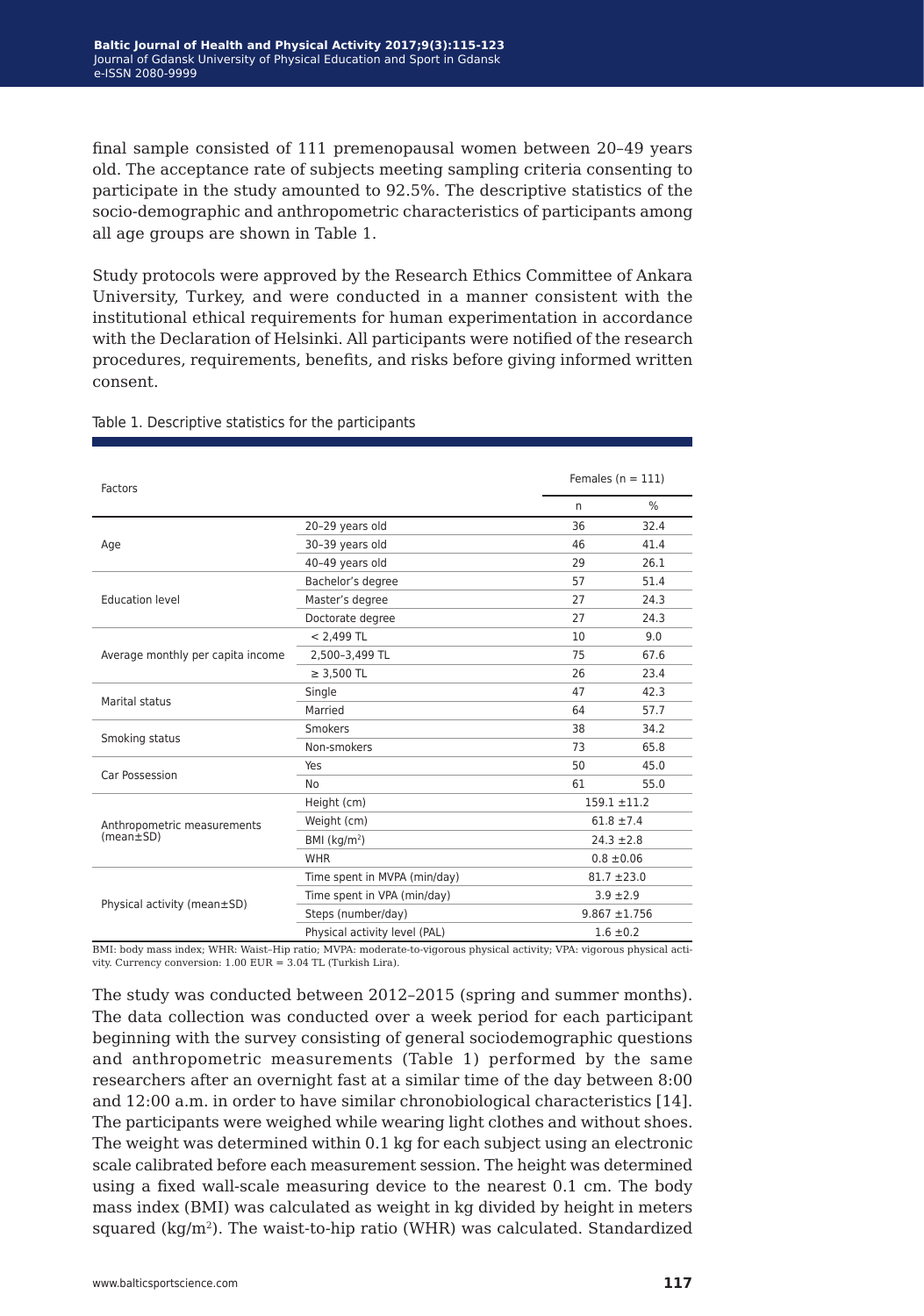testing procedures were followed as defined in the ACSM guidelines [15]. All participants were asked not to make any changes to their typical daily work and leisure time routines during the monitoring week. In attempt to avoid a possible Hawthorne effect, subjects knew that they participated in a PA study and were monitored for their activity.

Participants were instructed to wear a SenseWear Pro 3 Armband (BodyMedia, Inc., Pittsburgh, PA, USA) 24 hours a day except during water-based activities, for seven consecutive days [16]. Data from these sensors are combined in a proprietary manner with gender, age, dominant arm, body weight and height, and smoking habits to estimate energy expenditure, PA intensity and the number of steps, using algorithms developed by the manufacturer (Sense Wear Professional software, version 8.0). A valid day was considered a day with at least 1368 min of data, after imputation of known activities, which corresponds to 95% of a 24-hour period in this study. Energy expenditure, METs (metabolic equivalents expressed as kcal/kg/min) values and steps were computed in 1-min intervals according to the manufacturer's algorithms. PAL (average daily METs) and energy expenditure (total kcal per day) were the indicators of the daily expenditure of energy. Physical activity level (PAL, expressed in MET) is an indicator of total energy expenditure, calculated as the average of SenseWear METs over the entire week. Steps/minute was summed to obtain the total number of steps/day. Minute-by-minute time spent in moderate (METs 3–5.9) and vigorous activities (METs  $\geq 6$ ) were summed to compute daily and weekly values of time spent in these different intensities [16].

Descriptive statistics (means and standard deviations) were presented for all PA variables. The assumption of normality of PA variables was verified using the Shapiro–Wilk test. Logistic regression examined the associations between socio-demographic and anthropometric criteria and the odds of meeting the different PA guidelines with the significance level set at  $p < 0.05$ . All analyses were performed using an IBM® SPSS® Statistics software, version 21.

## **results**

Data analysis revealed that the WHO recommendations of  $\geq 150$  min MVPA per week were met by 100% of women and thus only this type of activity allowed all participants to meet the guidelines. With regard to VPA, only 3.6% of women achieved  $\geq$  75 min/week (Table 2). The average time of MVPA in whole group amounted to  $571.9 \pm 161.0$  min/week, and VPA 27.4  $\pm 20.4$  min/week.

None of the analyzed variables (age, educational level, marital status, smoking status, possessing a car, anthropometric measures and PA) had a statistically significant relationship with achieving the recommended dose of MVPA (Table 2). When considering engaging in  $\geq$  75 min/week of VPA, this criterion is more often (Chi<sup>2</sup> = 8.9;  $p < 0.05$ ) met with average capitation  $<$  2499 Turkish Lira − TL (20.0%) than 2500–3499 TL (2.7%).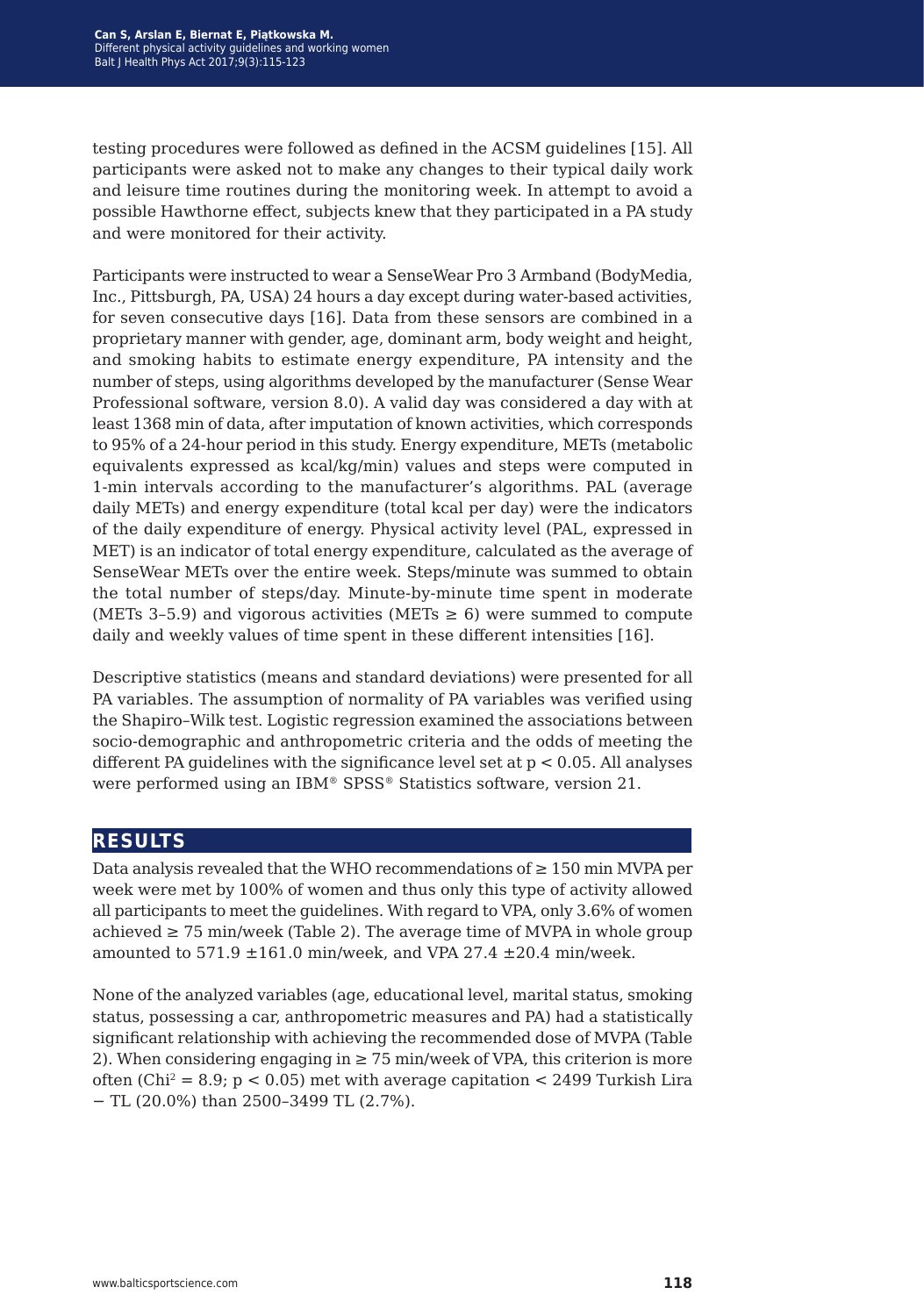Table 2. Prevalence (n [%]) of sufficient PA according to the different guidelines by socio- -demographic and anthropometric characteristics (adjusted odds ratios [95% confidence interval])

|                                   | WHO 75 min/week VPA |                    | PAL 1.75  |                  | 7x10,000 steps/week |                   |
|-----------------------------------|---------------------|--------------------|-----------|------------------|---------------------|-------------------|
| Factors                           | n(%)                | OR(95% CI)         | n(%)      | OR(95% CI)       | n(%)                | OR(95% CI)        |
| Age                               |                     |                    |           |                  |                     |                   |
| 20-29 years old                   | 2(5.6)              | $\mathbf{1}$       | 6(16.7)   | $\mathbf{1}$     | 18(50.0)            | $\mathbf{1}$      |
| 30-39 years old                   | 2(4.3)              | $0.8(0.1-5.8)$     | 11(23.9)  | $1.57(0.5-4.8)$  | 21(45.7)            | $0.84(0.35-2.0)$  |
| 40-49 years old                   | ÷,                  | $0.2(0.01-5.1)$    | 5(17.2)   | $1.04(0.3-3.8)$  | 11 (37.9)           | $0.61(0.23-1.7)$  |
| <b>Education level</b>            |                     |                    |           |                  |                     |                   |
| Bachelor's degree                 | 4(7.0)              | $\mathbf{1}$       | 14 (24.6) | $\mathbf{1}$     | 27(47.4)            | $\mathbf{1}$      |
| Master's degree                   | ÷,                  | $0.2(0.01-4.2)$    | 4(14.8)   | $0.53(0.15-1.8)$ | 11 (40.7)           | $0.76(0.3-1.9)$   |
| Doctorate degree                  | ÷.                  | $0.2(0.01-4.2)$    | 4(14.8)   | $0.53(0.15-1.8)$ | 12 (44.4)           | $0.89(0.35-2.3)$  |
| Average monthly per capita income |                     |                    |           |                  |                     |                   |
| $< 2,499$ TL                      | 2(20.0)             | $\mathbf{1}$       | 4(40.0)   | $\mathbf{1}$     | 5(50.0)             | $\mathbf{1}$      |
| 2,500-3,499 TL                    | 2(2.7)              | $0.1(0.01-0.9)$    | 14 (18.7) | $0.34(0.09-1.4)$ | 39 (52.0)           | $1.08(0.3-4.1)$   |
| $TL \geq 3,500 TL$                | ÷,                  | $0.06(0.01-1.5)$   | 4(15.4)   | $0.27(0.05-1.4)$ | 6(23.1)             | $0.3(0.1-1.4)$    |
| Marital status                    |                     |                    |           |                  |                     |                   |
| Single                            | 2(4.3)              | $\mathbf{1}$       | 8(17.0)   | $\mathbf{1}$     | 18 (38.3)           | 1                 |
| Married                           | 2(3.1)              | $0.73(0.1-5.4)$    | 14 (21.9) | $1.37(0.5-3.6)$  | 32 (50.0)           | $1.61(0.8-3.5)$   |
| Smoking status                    |                     |                    |           |                  |                     |                   |
| <b>Smokers</b>                    | 2(5.3)              | $\mathbf{1}$       | 5(13.2)   | $\mathbf{1}$     | 14 (36.8)           | $\mathbf{1}$      |
| Non-smokers                       | 2(2.7)              | $0.51(0.07 - 3.8)$ | 17 (23.3) | $2.0(0.7-5.9)$   | 36 (49.3)           | $1.67(0.8-3.7)$   |
| Car Possession                    |                     |                    |           |                  |                     |                   |
| Yes                               | 2(4.0)              | $\mathbf{1}$       | 12 (24.0) | $\mathbf{1}$     | 21(42.0)            | $\mathbf{1}$      |
| No                                | 2(3.3)              | $0.8(0.1-6.0)$     | 10(16.4)  | $0.62(0.24-1.6)$ | 29 (47.5)           | $1.25(0.6-2.7)$   |
| BMI (kg/m <sup>2</sup> )          |                     |                    |           |                  |                     |                   |
| < 25                              | 4(5.9)              | $\mathbf{1}$       | 15(22.1)  | $\mathbf{1}$     | 32(47.1)            | $\mathbf{1}$      |
| $\geq$ 25                         |                     | $0.94(0.9-1.0)$    | 7(16.3)   | $0.69(0.3-1.9)$  | 18 (41.9)           | $0.81(0.4-1.8)$   |
| <b>WHR</b>                        |                     |                    |           |                  |                     |                   |
| < 0.8                             | 4(5.0)              |                    | 16(20.0)  | $\mathbf{1}$     | 30 (37.5)           | $\mathbf{1}$      |
| $\geq 0.8$                        |                     |                    | 6(19.4)   | $0.96(0.3-2.7)$  | 20(64.5)            | $3.03(1.3 - 7.2)$ |
| Total                             | 4(3.6)              |                    | 22 (19.8) | 1                | 50 (45.0)           |                   |

BMI: body mass index; WHR: Waist–Hip ratio; VPA: vigorous physical activity; PAL: physical activity level; Currency conversion: 1.00 EUR = 3.04 TL (Turkish Lira); Bold – statistically significant p < 0.05; \*MVPA is not included in OR analysis because 100% of the women met the WHO criterion of  $\geq 150$  min MVPA.

When considering the guidelines for weight maintenance (average PAL of 1.75), a weekly average PAL of  $\geq$  1.75, 19.8% of women were sufficiently active to avoid excessive weight gain. There were no statistically significant differences considering the analyzed variables.

Despite the high daily average of steps  $9867 \ (\pm 1756)$ , only  $45.0\%$  took  $10,000$ steps/day on seven consecutive days. The average monthly per capita income was statistically related with this criterion. Respondents declaring a lower income (< 2499 TL − 50.0% and 2500-3499 TL − 52.0%) more often (Chi<sup>2</sup> = 6.6; p < 0.05) took 10,000 steps/day than those earning ≥ 3500 TL  $-$  23.1%. In addition, women with WHR < 0.8 (37.5%) met these guidelines less often  $(Chi^2 = 6.59; p = 0.01)$  than those with WHR  $\ge 0.8$  (64.5%).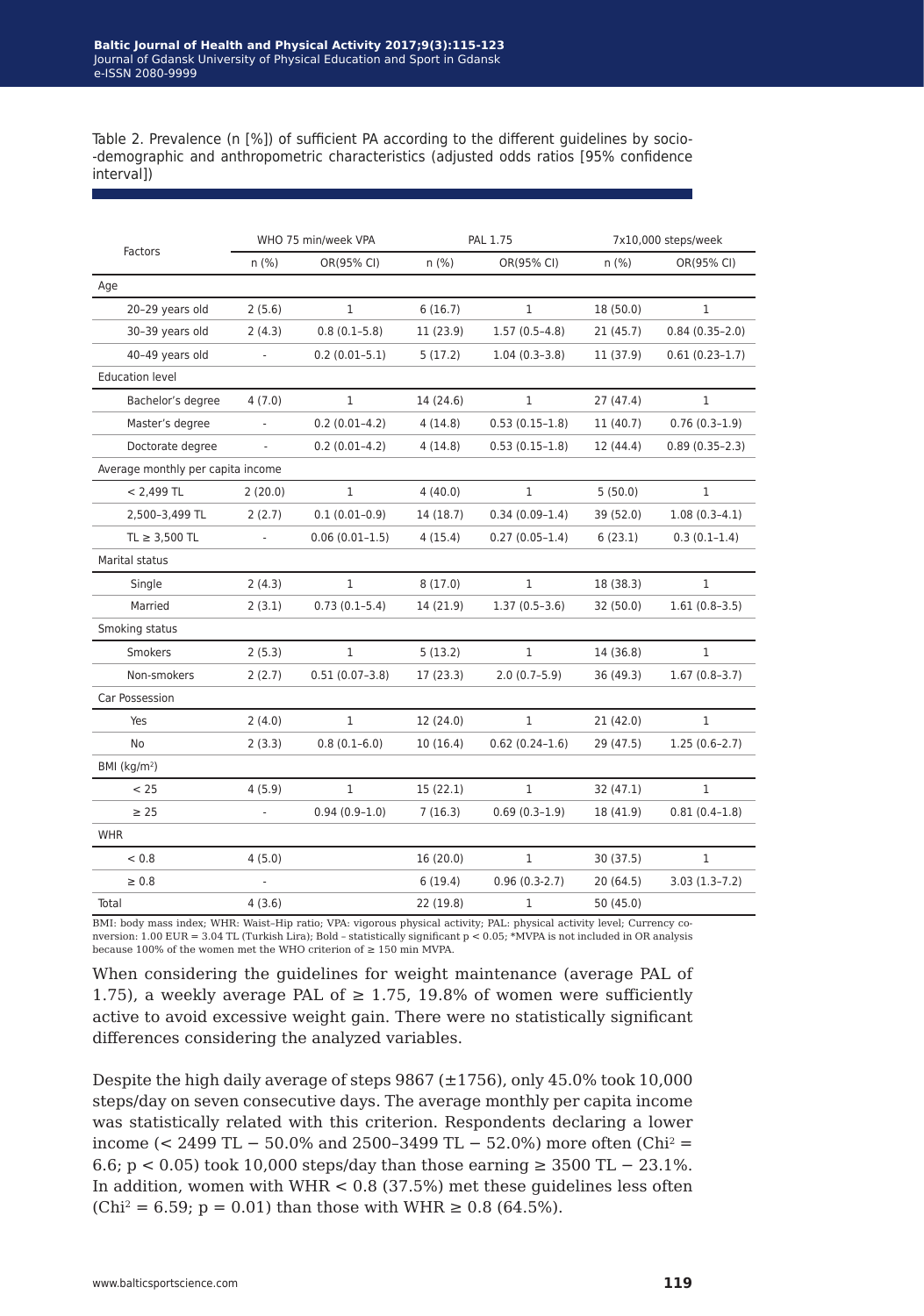Adjusted odds ratios (95% confidence interval) for the studied variables and meeting the different PA guidelines are presented in Table 2. There was no statistically significant relationship related to the achievement a PAL of  $\geq$ 1.75. As for the steps criterion, women with WHR  $\geq 0.8$  are 3 times more likely to take  $\geq 10,000$  per day compared to those with WHR < 0.8 (OR: 3.03). Meeting the WHO criterion of  $\geq$  75 min VPA was ten times more likely (OR:0.1)  $[0.01-0.89]$ ) with those earning 2500-3499 TL compared to  $\lt$  2499 TL. Age, educational level, marital status, smoking status, possessing a car, or BMI were not related to meeting the different guidelines.

#### **discussion**

The study supports the hypothesis that the ability to meet different PA guidelines by middle-aged highly educated premenopausal Turkish women with a sedentary lifestyle differs according to the guideline perspective.

The first WHO criterion of 150 min/week MVPA was met by 100% of the respondents and the second one of 75 min/week VPA only by 3.6% of them. It is not, however, an isolated example since other studies also point to the fact that participation rate for VPA as compared to MVPA is generally lower [16]. It is reflected in a similar study on Belgian women [3], although in that case the percentage of subjects performing MVPA was considerably lower (86.5%) and VPA higher (17.8%).

The next recommendation of 7 days with  $\geq 10,000$  steps/day was realized only by 45% of the women – which in view of the study results of Tudor-Locke et al. [8] and Colley et al. [13] (the percentage of a sufficient number of steps among adults ranged from 13.9% to 34.5%) is quite a high fraction. The total number of steps amounted to  $9,867 \pm 1,756$  step/day and is similar to the values average for the European population (9,655 daily number of steps in Belgium [1], 10,617 in Switzerland [17], 9,500 in Finland, 11,272 UK [18] and 10, 941 in Turkey) [19] − values vary because of differences in age, sex and socio-demographic characteristics) [20]. It must be noted, however, that the environmental, cultural or social variables might exist that result in differences among these groups. It is worth observing that some researchers have argued that taking 10,000 step/day is not sufficient to reach health benefits associated with physical activity [8]. Tudor-Locke et al. [8] recommended that despite some inter-individual variation, 100 steps/minute represents a reasonable floor value indicative of moderate intensity walking. Not only is the daily accumulation of PA important, but the intensity of the exercise as well. The present findings show that the measured level of PA (1.61 MET) was moderate according to the PAL classification [21] and only 19.8% of women attained the recommended average PAL of  $\geq 1.75$ . Similarly to our study, the previous study by Scheers et al [3, 16] reported an average PAL of 1.59 MET.

The secondary purpose of this study was to assess the relationship between meeting the pro-health guidelines and socio-demographic and anthropometric characteristics. World-wide previous studies revealed that many factors, such as education, age [22], profession [23] marital status [24] or smoking [3], affect the level of PA. For example, the rate of participation in PA increases proportionally to the level of education [3]. Similarly, lower education is connected with a lower income and results in creating more PA barriers [24]. However, lower-educated individuals were almost four times more likely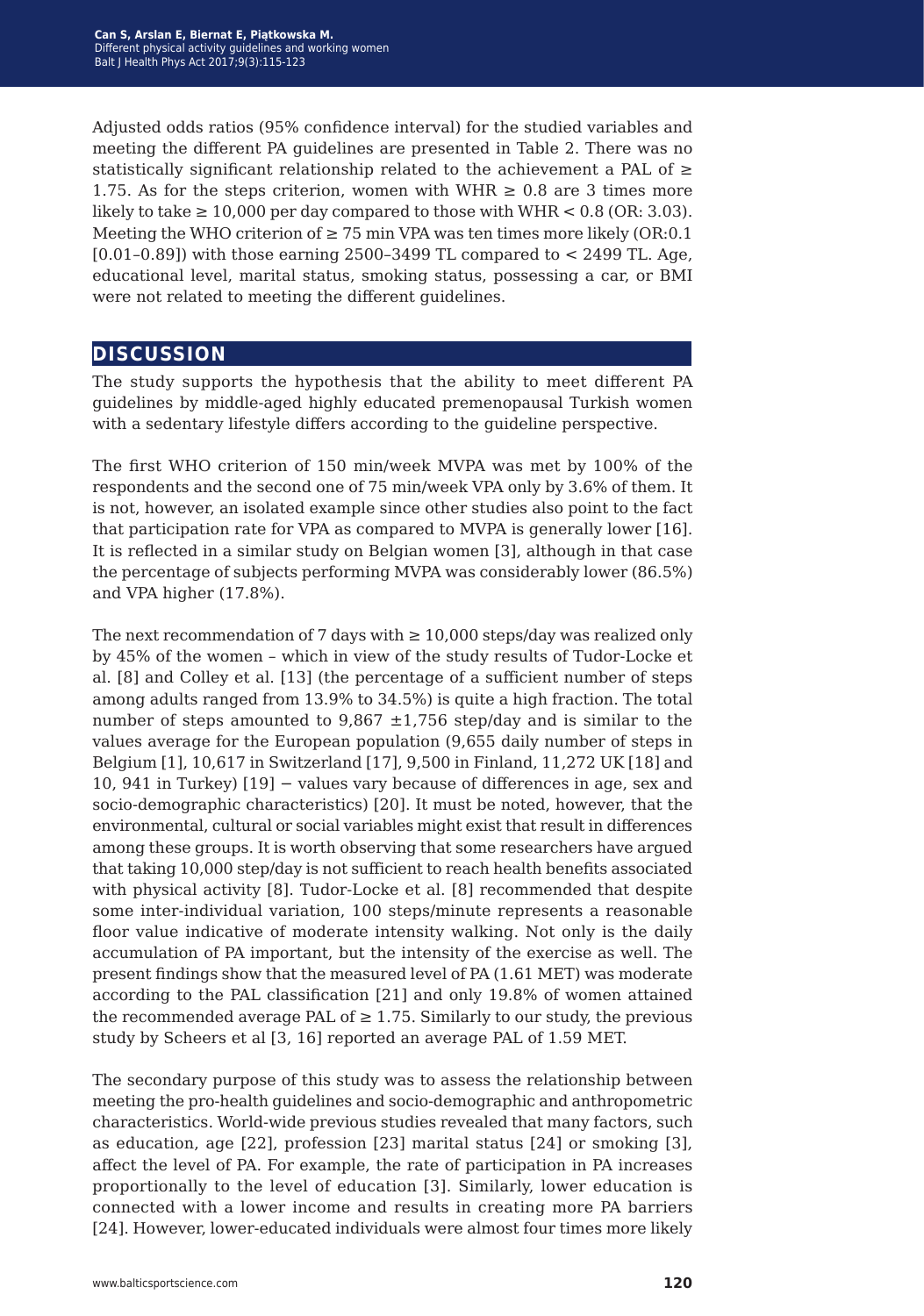to take 10,000 steps/day [3]. In contrast to the education-related results, the rate of engagement in sufficient PA decreased with increasing age [22]. For example, the proportion of the WHO criterion of 75 min VPA per week declined [3]. Younger people, aged 20-34, were four times more likely to meet the advised 150 min of MVPA per week compared to other age groups [3]. Occupation may also determine the fulfillment of pro-health recommendations. Employees with more physically demanding jobs such as postmen, manual workers and technicians showed higher levels of PA [25].

In the current study, among all the analyzed variables, a significant relationship was observed only in the case of WHR and income (and only with regard to some recommendations). Pro-health recommendations suggest that PA should be performed for ten or more consecutive minutes of at least moderate intensity to provide beneficial health and fitness effects [12,13]. BMI and waist and hip circumferences are used as a prediction of cardiovascular disease risk factors in middle-aged adult population [26]. Contrary to BMI (not related to meeting the different guidelines), Turkish women with WHR < 0.8 (37.5%) met the recommended 7\*10,000 steps/day three times (OR: 3.03) less often than those with WHR  $\geq 0.8$  (64.5%). Also, regarding the steps criterion women with WHR  $\geq 0.8$  are three times more likely to take  $\geq 10,000$  per day compared to those with WHR < 0.8 (OR: 3.03). Such a relationship was not observed in the case of WHO and PAL norms, which may indicate that walking is a preferred form of activity among the overweight and obese. Biernat [27] has shown that significant differences in average MET-min/week MPA, VPA and walking according to the respondent's BMI.

The economic status of people is an important factor that enhances their active lifestyles. However, it should be noted that the impact of increased affluence on health-oriented behaviors is not clear. On the one hand, it may encourage greater spendings on recreation and sports facilities [28]. On the other hand, it may become a factor reinforcing unhealthy habits: the tendency to excessive, irresponsible consumption and the abandonment of PA (e.g. doing household chores) [25]. The current study results reflect the fact that women with lower incomes undertake VPA more frequently since the criterion of  $\geq 75$  min/week of VPA was ten times more often (OR:0.1) met by subjects with average income < 2499 TL (20.0%) than by those with 2500–3499 TL (2.7%). This might be connected with the fact that women with lower income are involved in more daily routine activities.

## **conclusions**

Different percentages of subjects fulfill the pro-health criteria depending on the norm considered. The MVPA criterion is met by 100% of the respondents and VPA only by 3.6% whereas PAL is 19.8%. There should be more emphasis on VPA in women belonging to this age group. Further research is needed to investigate the different guidelines and recommend PA requirements for public health.

The article is important in its premise that we do need to identify the best criteria of PA to meet adequate health. Beneficial aspects of PA should be analyzed not only from the quantitative perspective (time, frequency and intensity of aerobic efforts) but also in relation to energy expenditure related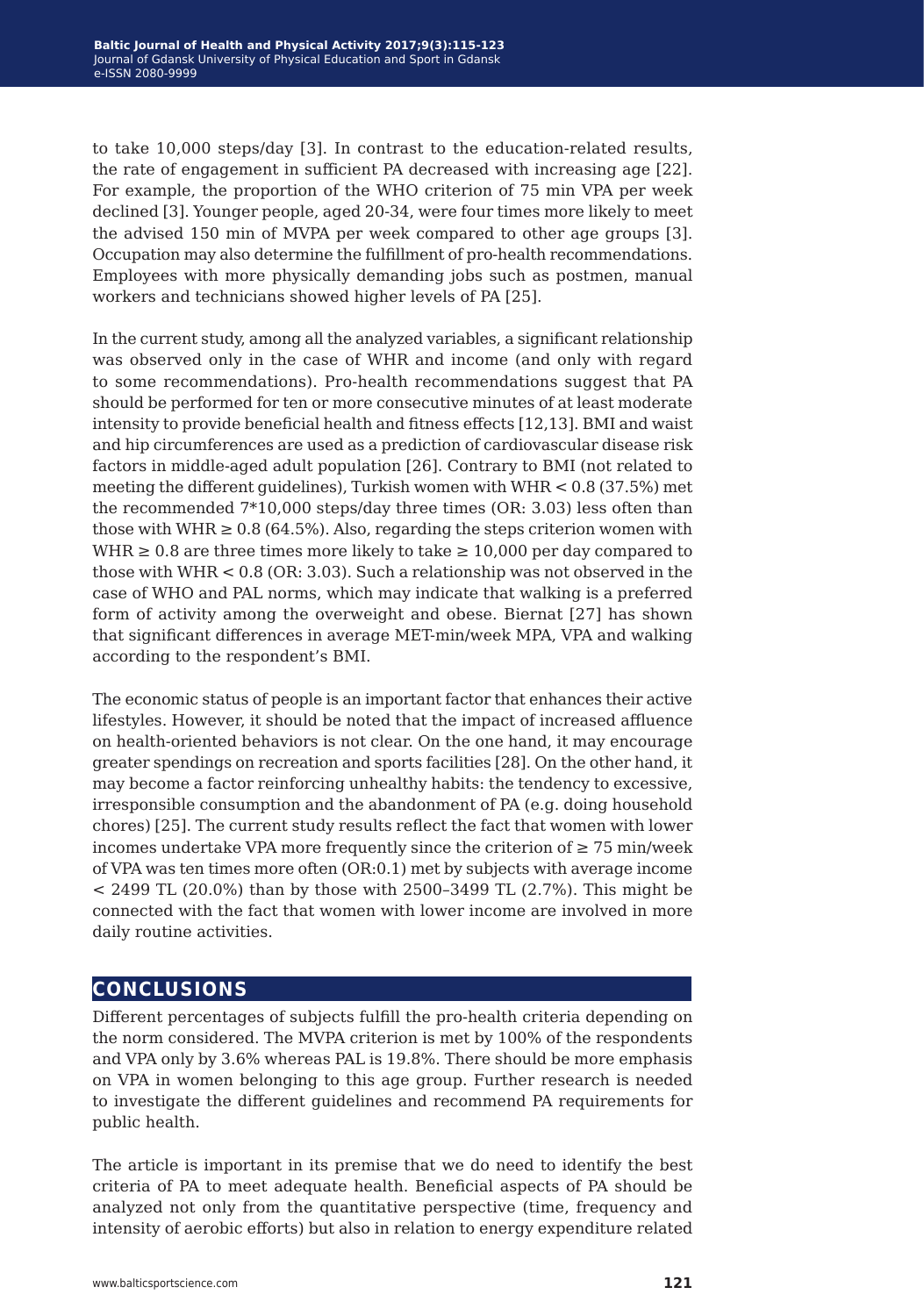to resistance (anaerobic) and flexibility efforts. All those aspects considered together contribute to a healthy and high quality life.

#### **limitations**

The findings from this article are limited due to the homogenous nature of the selected subjects. Purposeful selection of healthy educated women may limit the effect of income, car possession, average income and other variables.

#### **references**

- [1] De Cocker K, Cardon G, De Bourdeaudhuij I. Pedometer-determined physical activity and its comparison with the international physical activity questionnaire in a sample of Belgian Adults. Res Q Exerc Sport. 2007;78(5):429–437.
- [2] Kim J, Han HR. Physical activity, abdominal obesity and the risk of coronary heart disease: A Korean national sample study. Public Health. 2012;126(5):410–416. Pubmed doi: 10.1016/j.puhe.2012.01.034.
- [3] Scheers T, Philippaerts R, Lefevre J. Compliance with different physical activity recommendations and its association with socio-demographic characteristics using an objective measure. BMC Public Health. 2013;13(1):136.
- [4] Foster C. British Heart Foundation Health Promotion Research Group, University of Oxford. Guidelines for health-enhancing physical activity promotion programmes. Tampere: UKK Institute for Health Promotion Research; 2000, 28–30.
- [5] Haskell WL, Lee IM, Pate RR, et al. Physical activity and public health: updated recommendation for adults from the American College of Sports Medicine and the American Heart Association. Circulation. 2007;116(9):1081–1093.
- [6] U.S. Department of Health and Human Services. Physical activity guidelines for Americans. Washington DC: U.S: Department of Health of Human Services; 2008.
- [7] World Health Organization: Global recommendations on physical activity for health. Geneva; 2010. [Available at: http://whqlibdoc.who.int/publications/2010/ 9789241599979\_eng.pdf][Accessed Dec. 10, 2015].
- [8] Tudor-Locke C, Craig C, Brown W, et al. How many steps/day are enough? For adults. Int J Behav Nutr Phys Act. 2011;8:79. Pubmed. doi: 10.1186/1479-5868-8-79.
- [9] Saris WH, Blair SN, van Baak MA, et al. How much physical activity is enough to prevent unhealthy weight gain? Outcome of the IASO 1st Stock Conference and consensus statement. Obes Rev. 2003;4(2):101–114.
- [10] Erlichman J, Kerbey AL, James WP. Physical activity and its impact on health outcomes. Paper 2: Prevention of unhealthy weight gain and obesity by physical activity: an analysis of the evidence. Obes Rev. 2002;3(4):273–287.
- [11] WHO. Obesity: Preventing and managing the global epidemic. Report of a WHO Consultation on Obesity. Switzerland, Geneva; 2000. [Available at: http://www.who.int/nutrition/publications/obesity/ WHO\_TRS\_894/en/] [Accessed Dec. 10, 2015].
- [12] Baptista F, Santos DA, Silva AM, et al. Prevalence of the Portuguese population attaining sufficient physical activity. Med Sci Sports Exerc. 2012;44:466–473. PubMed doi: 10.1249/ MSS.0b013e318230e441
- [13] Colley RC, Garriguet D, Janssen I, et al. Physical activity of Canadian adults: Accelerometer results from the 2007 to 2009 Canadian Health Measures Survey. Health Rep 2011;22(1):7–14.
- [14] Drust B, Waterhouse J, Atkinson G, et al. Circadian rhythms in sports performance an update. Chronobiol Int. 2005;22(1):21–44.
- [15] American College of Sports Medicine: ACSM's guidelines for exercise testing and prescription. Lippincott Williams & Wilkins; 2010.
- [16] Scheers T, Philippaerts R, Lefevre J. Variability in physical activity patterns as measured by the sense wear armband: How many days are needed? Eur J Appl Physiol. 2012;112(5):1653–1662. Pubmed. doi: 10.1007/s00421-011-2131-9
- [17] Sequeira MM, Rickenbach M, Wietlisbach V, et al. Physical activity assessment using a pedometer and its comparison with a questionnaire in a large population survey. Am J Epidemiol. 1995;142(9):989– 999.
- [18] Clemes SA, Griffiths PL, Hamilton SL. Four week pedometer-determined activity patterns in normal weight and overweight UK adults. Int J Obes. 2007;31(2):261–266.
- [19] Can S, Gündüz N, Arslan E, et al. Multi-instrument assessment of physical activity in working women. IJOMEH.2016;29(6):1–9. http://dx.doi.org/10.13075/ijomeh.1896.00710
- [20] Hirvensalo M, Telama R, Schmidt MD, et al. Daily steps among Finnish adults: Variation by age, sex, and socioeconomic position. Scan J Public Health. 2011;39(7):669–677. Pubmed doi: 10.1177/1403494811420324
- [21] Ekelund U, Sjöström M, Yngve A, et al. Physical activity assessed by activity monitor and doubly labeled water in children. Med Sci Sports Exerc. 2001;33(2):275–281.